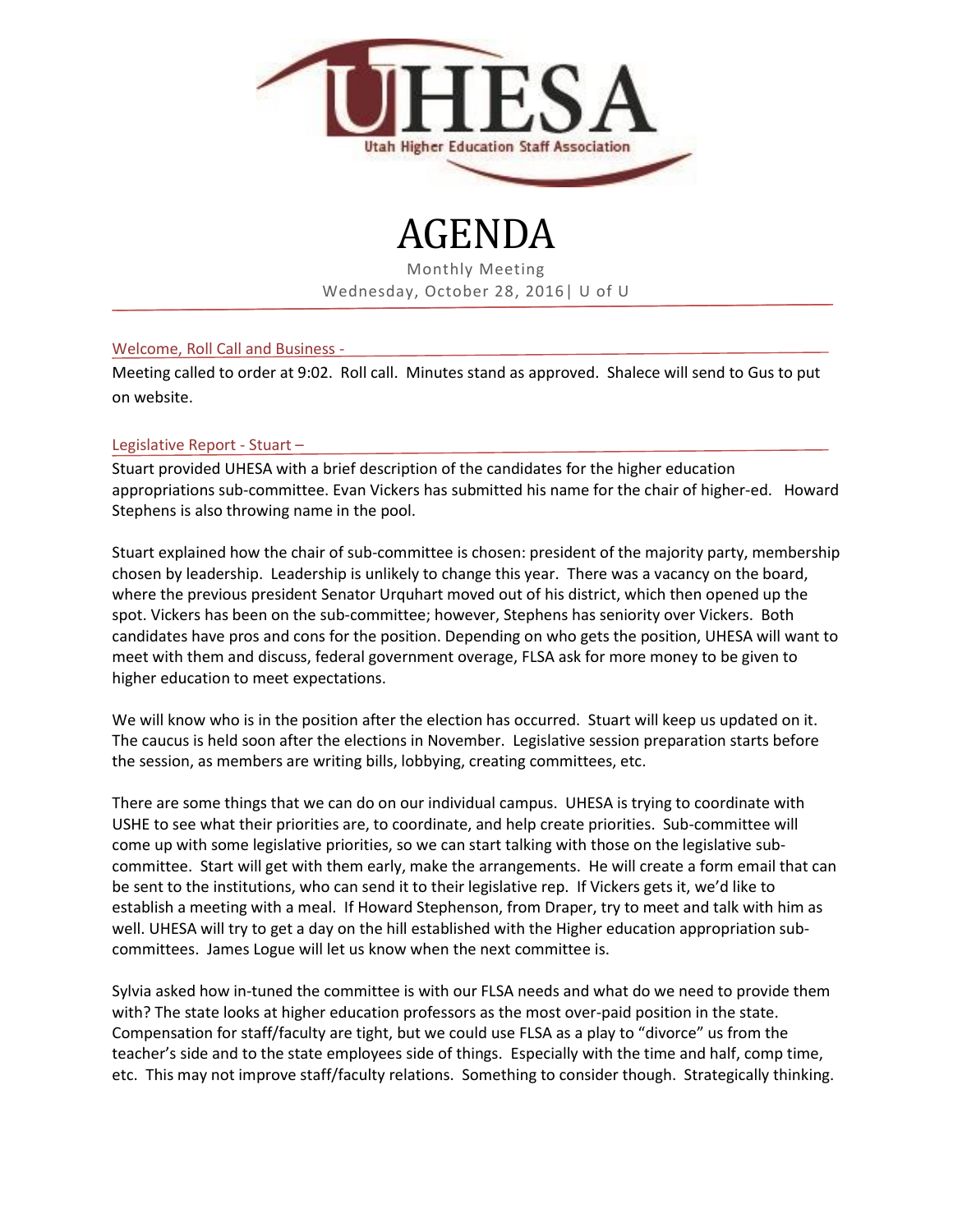We would like to tentatively plan a day on the capital. Considering who is on the capital the day that we go? Would like to get on the schedule, -add this to the November conference call. Stuart will check with committee and legislative and propose a couple of dates would like to have the day possibly on a date the committee is meeting. Have a meeting with Evan to get pointers on plan of attack.

How do we Engage with USHE to make our needs meet with their needs? Each institution is encouraged to meet with their President, to let them know that UHESA would like to engage in. We can work with our HR directors to see what the dollar cost FLSA implications and the future effects of every three years.

#### BFF Report –

Sylvia has only three reps from institutions (Dixie, SLCC, and UVU), other institutions need to send in a name. (Update will be attached to minutes).

Dixie-President and his wife have each taken on a BFF, and there will be two success stories on this. Jordan has brought someone back from Dixie. We need to go beyond UHESA, provide the videos to Gus to send out to other institutions and to energize others.

Sylvia had an BFF Assignment for SUU. With a student who lost her husband. Encouraged all of us to look beyond what you do on campus. A go-fund me has been established for the Shakespeare family to help her go back to school. Help someone make the connections on campus. Stuart will get on it.

The document will include the stories that highlight the BFF program. All institutions are encouraged to share on their social media accounts to get the word out.

How do you emphasize that if they are not a typical student, get them here, family pictures, etc. Utilize thinks to post on social media.

Guest Speaker – Nicole R Robinson - Professor of Music and Associate VP for Diversity - Interim-AVP, fall, 17 years' faculty, public school teacher. She expressed her appreciation for the staff and all they do.

Developing Critical Consciousness-as to who you are meeting with.

## Issues in education:

Teacher-student demographic gap-teacher demographic not increasing with the student demographic. Nothing in curriculum to learn how to deal with diversity. Cross-cultural knowledge. Understand the "lived experiences of students: -more understanding of this. Have a sensitivity to id. Develop a critical consciousness-understand and cultivate the skills to leverage your position of power.; expectation for academic success.

How do we use power to help, expectation for students to have academic success and be successful, what do we do to retain them degreed? She has games that she has students play to think about the "lived experience"

Talked about Intersectionality. You can't be judgmental about things you don't know or understand, can't judge a person on that either. Historical based and socially. Don't just take a snapshot of person,

Expressed how higher education does not understand where the students are coming from academically, not understanding the challenges of the school system.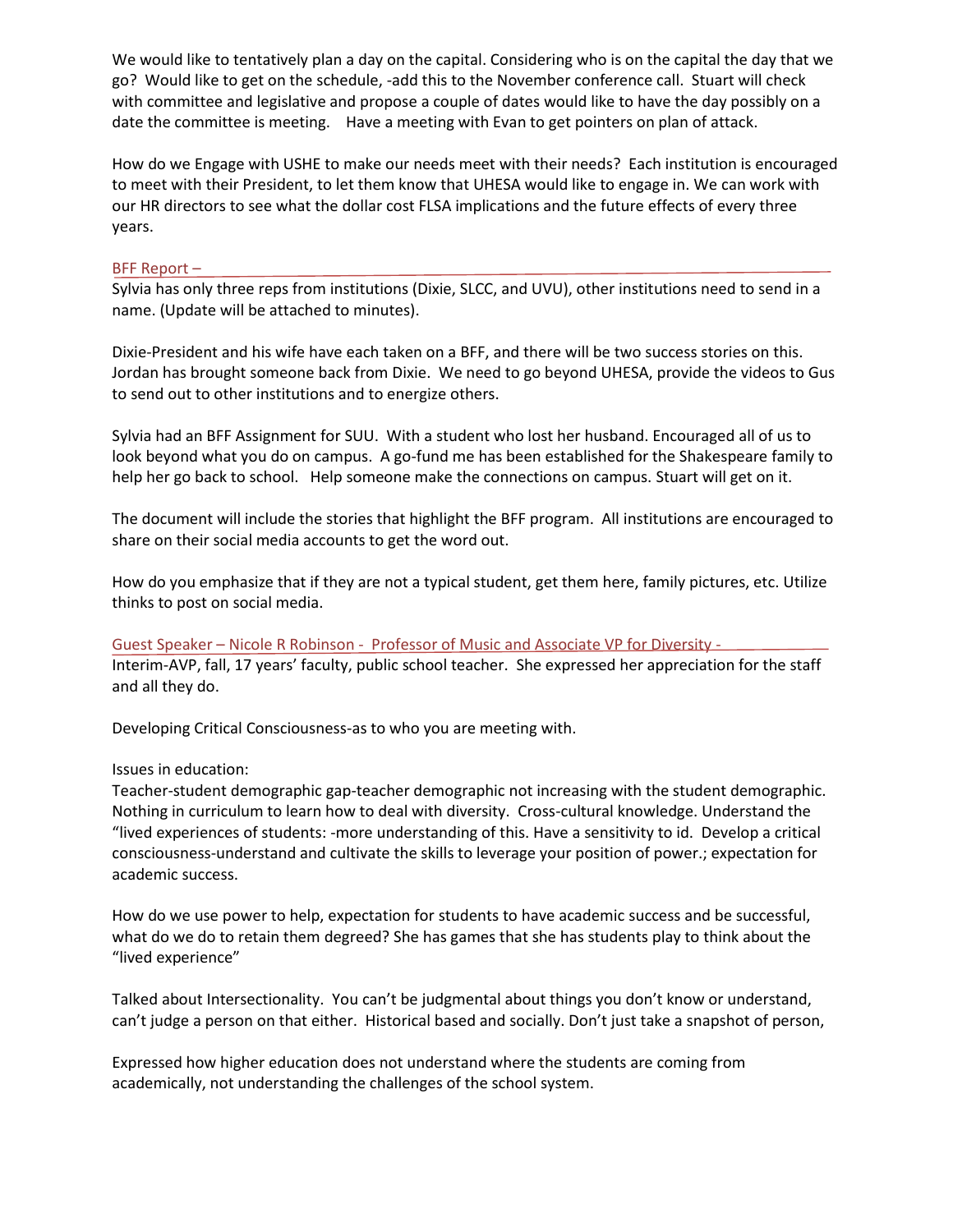#### FLSA Ruling and Institutional Actions - FINISH

Goal: Each institution will talk about how the ruling has impacted the institution, how it was rolled-out, and what influence they had.

SLCC-There was a supervisors meeting, what the plan of action, sent out letters to employees. Less than 200 effected, some received rank levels and were moved up, some were adjusted to non-exempt. Meet with supervisor, individual, and HR to know. It was swiftly implemented in 2 weeks. Staff association will help with forum, (POTENTIALLY) to collaborate going forward.

Dixie-has taken an extremely proactive approach, and has information to share. Email was sent in July to employees that the ruling happened, digesting info. There have been HR webinars, and HR professionals, have invited board presidents to sit in on CUPA webinar. They were able to maintain exempts status for 43, and 59 reclassified. A second email was sent in Sept, decision being made, timeline, and board presidents pushed for HR and administration to create the timeline and commit to it. There was face-to-face meetings HR, Supervisor for the impacted employees for a month. Each employee received a letter explaining changes. Overview of regulations and policies to reflect it, employee/supervisor trainings. Employees will be required to clock-in, reclassified employees had an overview session, trainings ongoing through Nov. and both boards encouraged to attend the meetings, to support staff. Those not being effected by classification, still had letter and meet with employee and HR. Open with communication. Nov. 1 is effective date to clock in and out to start tracking compensatory time off. Lots of good communication everyone personal meetings. Letters professional, signed by president. Vacation/leave is different from exempt/non-exempt, grandfathered them to keep the same leave accrual. 6 positions were able to move up in one category, 5 in another. Within \$1500 to make them at the level needed to stay exempt. The pay for administrative exemption is \$34,500. Those affected greatly involved. Part of classified were clocking in and out, others were not, going to a standard, to the minute*.*

SUU- Don't know anything, haven't heard. No communication to anyone, staff association is saying it goes through administration or through the association. (back-door chatter, hoping it doesn't get implemented due to lawsuit).

USU-Eastern-No letters/roll out, impacted employees handling on a case by case basis. Supervisors are aware, don't know if moving above salary line. Estimated 40-50 employees. They are accounting for time using mytime, employees will need to go in the week after workweek to record exceptions. if acquired comp time and use it. Supervisors not allowed to deny it, automatically approved, if continue to work, it's up to the supervisor after as a performance issues. Exempt-nonexempt, vacation, flextime accrued different, 4 hour : 1 hour flex time. (USU Policy). Eligible for comp time. Lots of questions to be answered. Started to address it with my-time. All leave pre-approved, Police officers exempt because of position.

University of Utah- not wanting to talk about it until fully understood. What does ruling mean, effecting more post-docs than employees. Been in communication with departments to discuss. Number of employees effected estimated at 1,000 employees, still a large amount of employees. NSF for grad students. On track for Dec. 1, possible grandfathering of retirement (not for sure), job code is staying same, but no impact on benefit is go salary. Looking at redoing policies. If salary only have to track overtime hours.

UVU-Official first emails sent out Sept. 28, some staff aware of the regulation through third party emails. 180-270 effected. UVU is looking at job as a whole, not at person. Job will be exempt. Administrative threshold, \$42,000, not willing to bump up all staff members to that level. UVU looking at leave, if changed from exempt to non-exempt, for 2017 will be given three additional personal days, after 2017,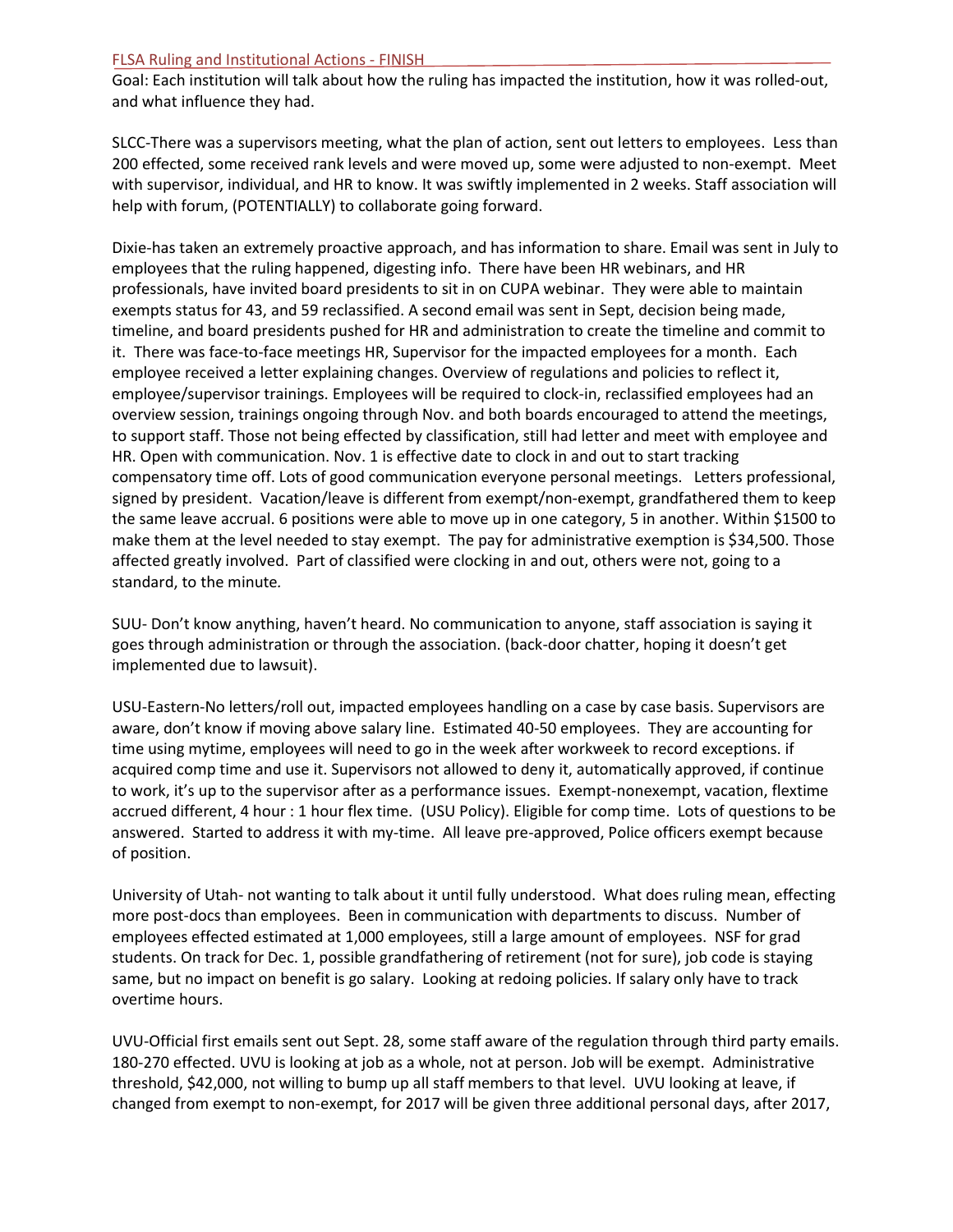will accrual regular leave, but have the option to accrue comp leave. No change in benefits for those changing form Exempt to non-exempt. Biggest issue facing right now, is non-exempt cannot teach. In early October HR held 3 open forums, with staff what is going on, difference in leave, salary threshold. Some staff didn't care, a lot did. UVU will require non-exempt to start tracking time in T.I.M.S starting March 1, but encouraging to start tracking now, will still be salary based, get the full amount, but time will have to be used. If don't have time, then will go into docked pay. 120 hours of comp time, anything over paid out. Department is responsible for paying comp time. Have to get approval from supervisor to get comp time. FLSA policy packaged coming in temporary status. VP's meeting with deans, directors, to inform about employees being effected. Letters will be sent to employees by Nov. 1. Supervisor trainings in regarding to travel, what is payable, breaks and lunch, etc.

Policies about comp time were discussed and how the departments must pay out on comp time before moving departments.

The Federal regulations does not mean everyone will function at the same level.

Would like to know about the other schools not in attendance-what is going on with them?

## Break for Lunch

#### Media Report –

Gus still needs a representative from Weber and University of Utah. Getting each staff association their own FB, Twitter, account, share everything and tweet it. The number of hours will depend on how much time they want to do it a month. The goal is to bring more light to the other initiatives we have going on already. Encourages all of us to have a signature that has link to all of their Facebook and social media account, as well as UHESA. Share ideas of staff involvement.

Don't do the same things, or you'll go stale. One way to promote is to see what others are doing. Do we post FLSA on the website, FB, where everything is different? There are some links that are missing on the Legislative page. Discussion was around this, have some links that are missing (no letter last year). Letter from 2014-15 year (Does not exist), and last year which just notes. Gus was asked to either come in person or do a webinar for the staff associations.

Katie asked who all has a Facebook page-SLCC, UVU has one. SLCC is run very well, uses it as a promotion for events, encourages staff to look at it as a means for getting involved. Dixie exempt staff doesn't really want to do it, but Katie will report back to see if the interest is there. Use these pages as an example. University of Utah Staff Council,

## Treasures Report and Budget Discussion –

Vern will send his report out to everyone.

## Budget for quarterly meetings,

Looked at the 13-14 year to the current and projected to see where we are at. Travel cost have dramatically increased. Some of this could be the institutions are no longer paying for it, or the UHESA board is not part of the institutions association. Catering cost have remained about the same. Board has grown, so additional number of food. Dues currently are at \$200.00. \$35 a person last year for annual conference.

Solutions-election nomination (will you support monetary) if they accept-who is it. When nominations come up, are they supported financially from the institution?

Recommendations-